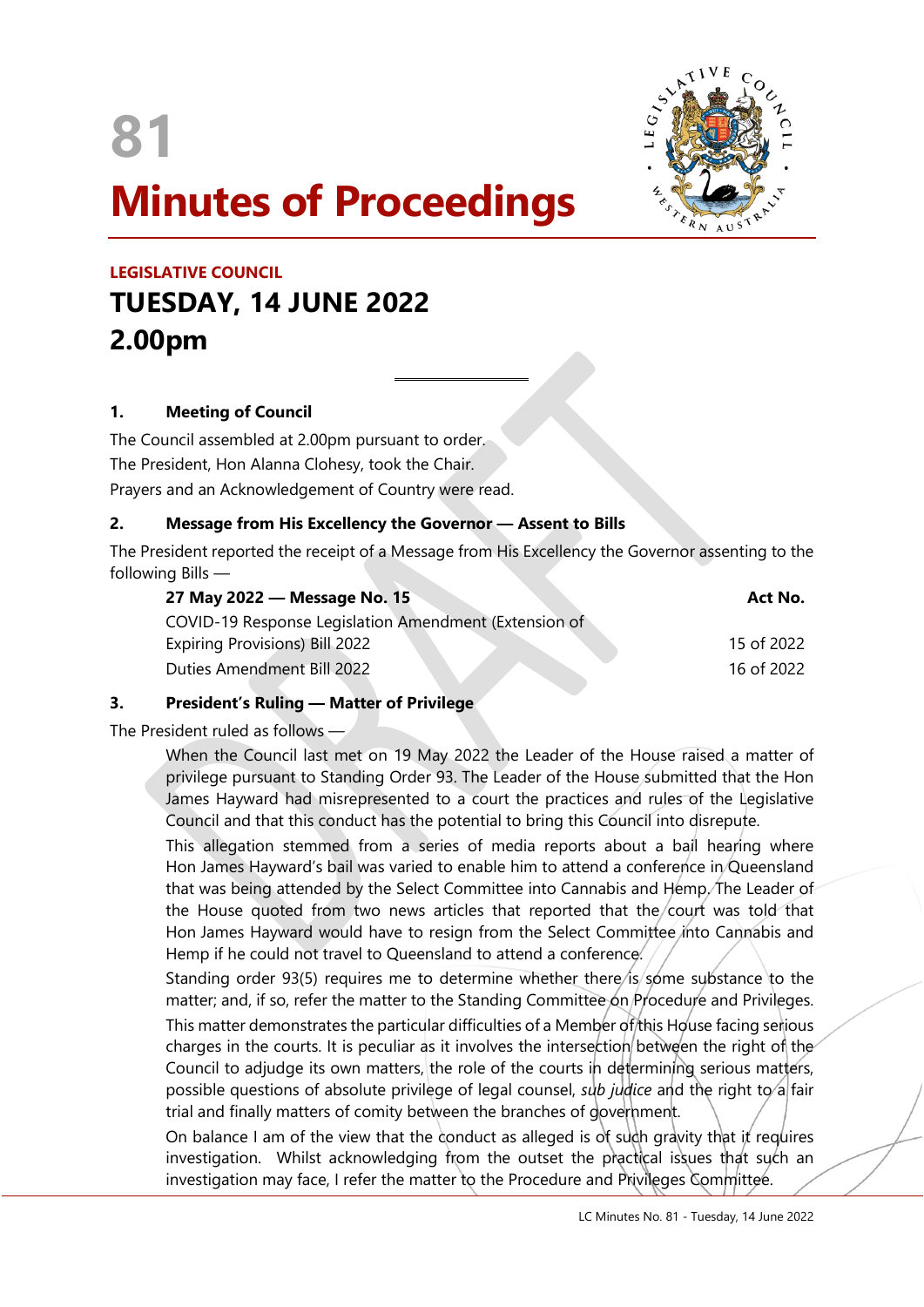The Leader of the House tabled a transcript of proceedings from the Magistrates Court of Western Australia, Western Australia Police Force v Hon James Hayward. (Tabled Paper 1332).

# **4. Statement by President — Members' Survey**

The President made the following Statement —

Today, the Clerk emailed you web links to complete the annual performance surveys for the Department of the Legislative Council and the Parliamentary Services Department. Hard copies of these surveys have been distributed in the Chamber and to Members' offices.

These surveys are critical in assisting the Departments to provide better services to you and the results will be incorporated into the 2021-2022 Annual Reports.

It would be appreciated if you would take a few minutes to complete the surveys online or in hard copy by Thursday, 23 June 2022.

# **5. Statement by President — Clearing of Old Motions from the Notice Paper**

The President made the following Statement —

Members will note that there are six fewer Notices of Motions listed in today's Daily Notice Paper than in its last publication.

Pursuant to Standing Order 66(15), which came into effect on 1 January 2022, notices of motions which have not been moved after twelve months are automatically discharged from the Notice Paper.

This process aims to ensure the currency and relevancy of debate on motions each sitting Wednesday.

# **6. Statement by President — Cook Islands Delegation**

The President made the following Statement —

It gives me great pleasure to advise that on Friday, 10 June 2022, the Parliament said kia to welcome a delegation from the Cook Islands that included its Prime Minister, Hon Mark Brown, Ministers, Members of Parliament and Government officials. This was an important occasion, especially as the Parliament of the Cook Islands and the Parliament of Western Australia share a longstanding and warm relationship as twinned Parliaments under the Commonwealth Parliamentary Association. The purpose of the twinning arrangement is to foster parliamentary cooperation between branches of the Australian and Pacific regions of the CPA, through the exchange of information, assistance with training and exchanges of visits between Parliaments. It was a pleasure for the Speaker and I to host the delegation.

Noongar elder Mr Barry Winmar provided a warm welcome to country. A strong Cook Islands response was delivered by Cook Islands cultural adviser Mr Raemaki Karati. It was a very powerful presentation and he thanked Mr Winmar for providing consent to events taking place on the Noongar people's traditional lands. The visit was an opportunity to further develop the close relationships between Western Australia and the Cook Islands. I thank all Members, especially those from the Legislative Council, who attended the reception.

# **7. Petition**

Hon Wilson Tucker presented an E-Petition from 102 petitioners requesting the Legislative Council to recommend to the Government that a review into the Western Australian home indemnity insurance policy scheme be conducted urgently. (Tabled Paper 1333).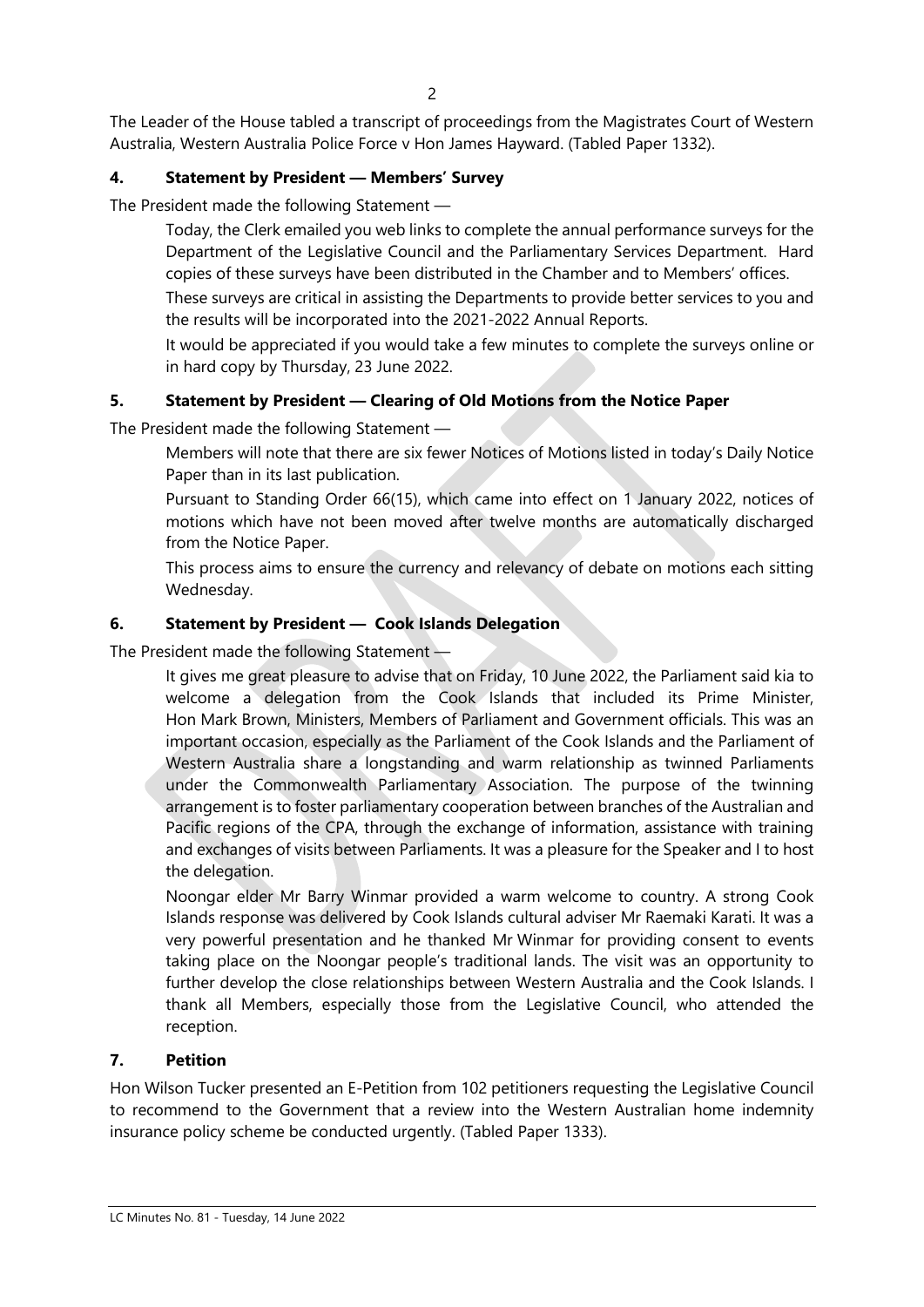#### **8. Ministerial Statement — John Cripps AO**

The Minister for Agriculture and Food made a Ministerial Statement with respect to the passing of John Cripps AO, a former employee of the Department of Agriculture responsible for the development of the Cripps varieties of apples.

#### **9. Papers**

The following Papers were laid on the Table by  $-$ 

#### **President**

*Reports —*

| Inspector of Custodial Services, Office of the - 2021 Inspection of Greenough |  |
|-------------------------------------------------------------------------------|--|
|                                                                               |  |

#### **Leader of the House**

*Local Laws —*

Cat Act 2011 (City of Kalgoorlie-Boulder Cat Amendment Local Law 2022 G.G. 03/06/2022).........1296 Local Government Act 1995 (Shire of Gnowangerup Activities In Thoroughfares and Public Places and Trading Local Law 2022 G.G. 16/05/2022, Shire of Leonora Meeting Procedures Local Law 2022 G.G. 18/05/2022, City of Fremantle Local Government Property Amendment Local Law 2022 G.G. 07/06/2022, City of Wanneroo Animals Amendment Local Law 2022 G.G. 10/06/2022 and City of Wanneroo Standing Orders Local Law 2021 G.G. 10/06/2022).................................................................................................1297 *Orders —* Health Services Act 2016 (Health Services (Fees and Charges) Amendment Order (No. 2) 2022 G.G. 20/05/2022)...........................................................................................1298 Public Health Act 2016 (Public Health (Notifiable Infectious Diseases) Order 2022 G.G. 03/06/2022)........................................................................................................1299 *Regulations —* Community Titles Act 2018; Registration of Deeds Act 1856; Strata Titles Act 1985; Transfer of Land Act 1893; Valuation of Land Act 1978 (Lands Regulations Amendment (Fees and Charges) Regulations 2022 G.G. 03/06/2022) ....................................1300 Education Service Providers (Full Fee Overseas Students) Registration Act 1991; School Curriculum and Standards Authority Act 1997; Teacher Registration Act 2012 (Education and Training Regulations Amendment (Fees and Charges) Regulations 2022 G.G. 03/06/2022) .............................................................................................1301 Marine and Harbours Act 1981; Shipping and Pilotage Act 1967 (Transport Regulations Amendment (Fees and Charges) Regulations 2022 G.G. 20/05/2022) ....................................1302 Perth Parking Management Act 1999; Road Traffic (Administration) Act 2008; Road Traffic (Authorisation to Drive) Act 2008; Road Traffic (Vehicles) Act 2012; Shipping and Pilotage Act 1967; Transport (Road Passenger Services) Act 2018; Transport Co-ordination Act 1966; Western Australian Marine Act 1982; Western Australian Photo Card Act 2014 (Transport Regulations Amendment (Fees and Charges) Regulations (No. 2) 2022 G.G. 03/06/2022)........................1303 Rail Safety National Law (WA) Act 2015 (Rail Safety National Law (WA) Amendment Regulations 2022 G.G. 03/06/2022) .............................................................................................1304 Road Traffic (Vehicles) Act 2012 (Road Traffic (Vehicles) Amendment Regulations (No. 3) 2022 G.G. 20/05/2022) ................................................................................1305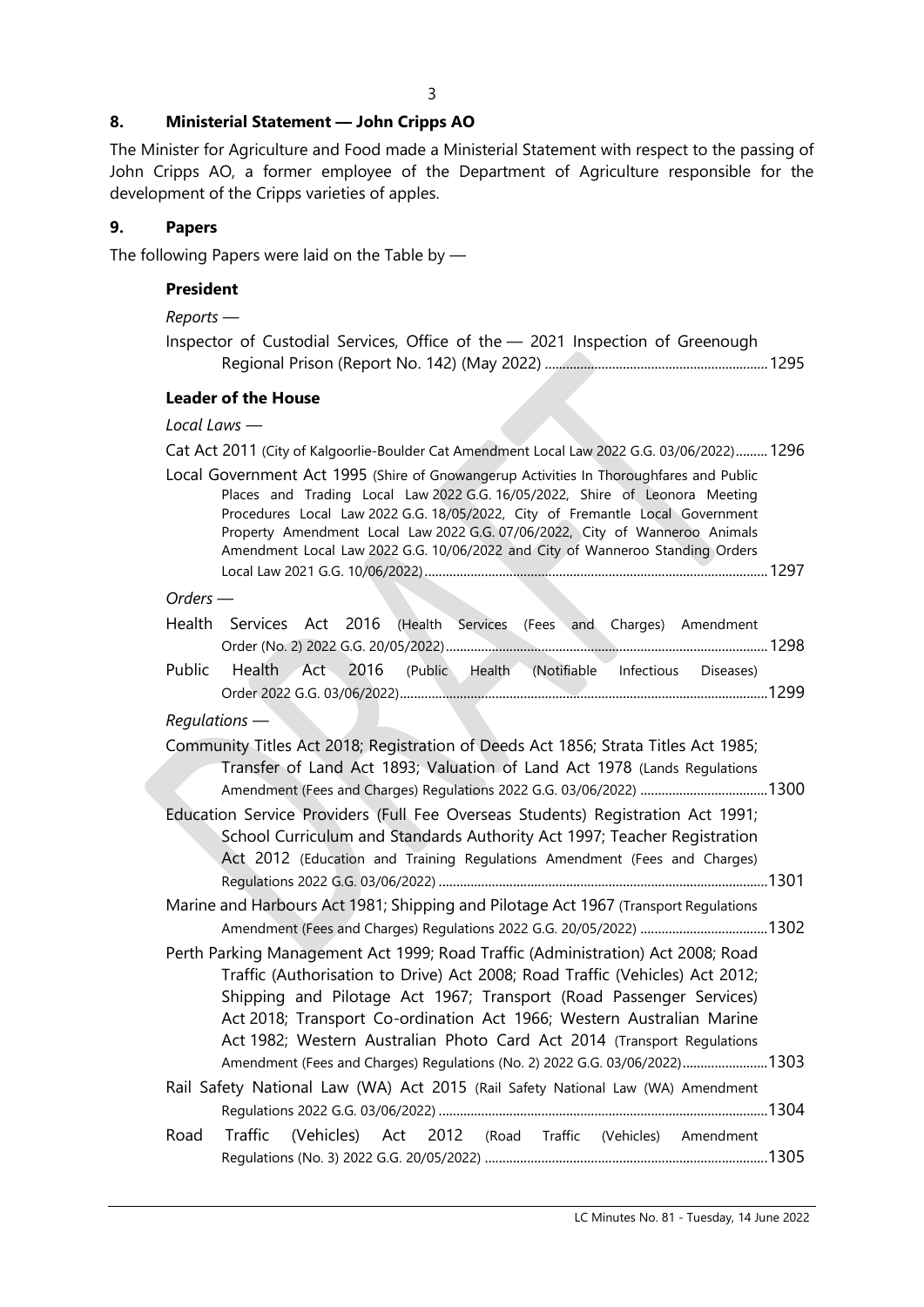| Reports |  |
|---------|--|
|---------|--|

| Report on Consultants Engaged by Government (for the six months ending                                                                                                                                                                                                                                                                                                                                    |      |
|-----------------------------------------------------------------------------------------------------------------------------------------------------------------------------------------------------------------------------------------------------------------------------------------------------------------------------------------------------------------------------------------------------------|------|
| Reviews -                                                                                                                                                                                                                                                                                                                                                                                                 |      |
|                                                                                                                                                                                                                                                                                                                                                                                                           |      |
| Leader of the House on behalf of the Minister for Emergency Services                                                                                                                                                                                                                                                                                                                                      |      |
| $Leases$ —                                                                                                                                                                                                                                                                                                                                                                                                |      |
| CALM Lease No. 1030/97 - Between the Conservation and Land Management<br>Executive Body and Todd Miller for a dam site for commercial purposes in                                                                                                                                                                                                                                                         |      |
| CALM Lease No. 3006/100 - Between the Conservation and Land Management<br>Executive Body and Aerial Adventure Pemberton Pty Ltd for a higher ropes                                                                                                                                                                                                                                                        |      |
| $Leters$ —                                                                                                                                                                                                                                                                                                                                                                                                |      |
| Minister for Medical Research - Approving the Future Health Research and<br>Innovation Fund program - Australian Clinical Entrepreneur pilot program                                                                                                                                                                                                                                                      |      |
| Minister for Medical Research - request to the Future Health Research and<br>Innovation Fund Advisory Council to provide recommendations on how<br>funds for the Future Health Research and Innovation account should be<br>applied during current and future financial years (20 April 2022)  1313                                                                                                       |      |
| Western Australian Future Health<br>Research and Innovation Fund-                                                                                                                                                                                                                                                                                                                                         |      |
| $Requirements$ —                                                                                                                                                                                                                                                                                                                                                                                          |      |
| Act 1986<br>Environmental Protection<br>(Environmental Protection<br>Amendment<br>Regulations 2022 G.G. 03/06/2022 and Environmental Protection<br>Regulations<br>Amendment (Prohibited Plastics and Balloons) Regulations 2022 G.G. 03/06/2022)1315                                                                                                                                                      |      |
| Firearms Act 1973; Pawnbrokers and Second-hand Dealers Act 1994; Police<br>Act 1892; Security and Related Activities (Control) Act 1996 (Police Regulations                                                                                                                                                                                                                                               |      |
| Liquor Control Act 1988 (Racing and Gaming Regulations Amendment (Liquor Control)                                                                                                                                                                                                                                                                                                                         |      |
| State Enterprises (Commonwealth Tax Equivalents) Act 1996 (State Enterprises<br>(Commonwealth<br>Equivalents) (Application)<br>Tax<br>Amendment                                                                                                                                                                                                                                                           |      |
| $Reports$ —                                                                                                                                                                                                                                                                                                                                                                                               |      |
| Insurance Commission of Western Australia - Statement of Corporate                                                                                                                                                                                                                                                                                                                                        |      |
| $Rules$ —                                                                                                                                                                                                                                                                                                                                                                                                 |      |
| $\overline{a}$ $\overline{b}$ $\overline{c}$ $\overline{c}$ $\overline{c}$ $\overline{c}$ $\overline{c}$ $\overline{c}$ $\overline{c}$ $\overline{c}$ $\overline{c}$ $\overline{c}$ $\overline{c}$ $\overline{c}$ $\overline{c}$ $\overline{c}$ $\overline{c}$ $\overline{c}$ $\overline{c}$ $\overline{c}$ $\overline{c}$ $\overline{c}$ $\overline{c}$ $\overline{c}$ $\overline{$<br>$-11114 + 1000 u$ | 1220 |

Liquor Control Act 1988 (Liquor Commission Amendment Rules 2022 G.G. 03/06/2022) ............1320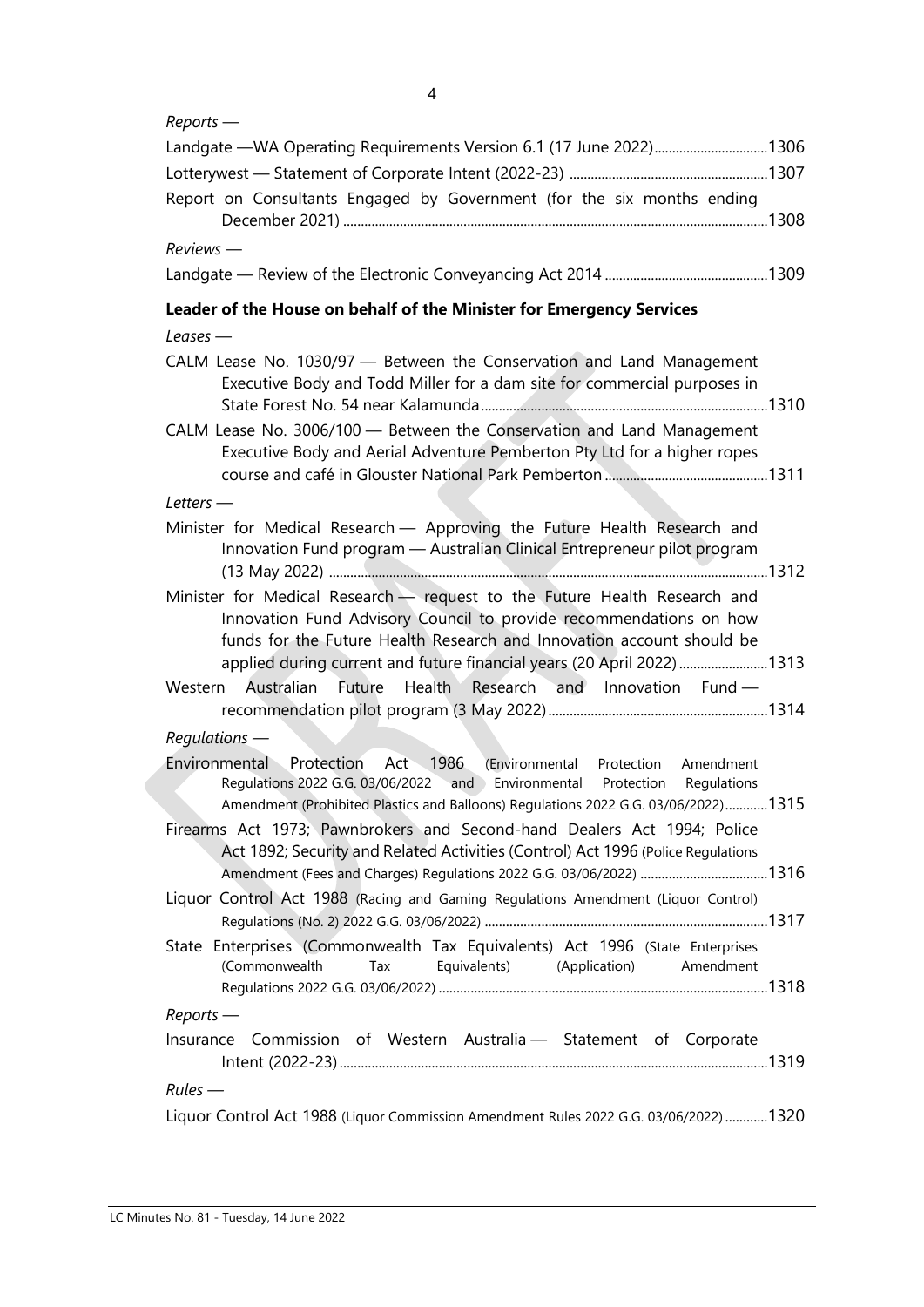#### **Minister for Regional Development**

*Regulations —*

| Architects Act 2004; Associations Incorporation Act 2015; Building Services<br>(Complaint Resolution and Administration) Act 2011; Building Services<br>(Registration) Act 2011; Co-operatives Act 2009; Debt Collectors Licensing<br>Act 1964; Electricity Act 1945; Employment Agents Act 1976; Gas Standards<br>Act 1972; Land Valuers Licensing Act 1978; Limited Partnerships Act 2016;<br>Motor Vehicle Dealers Act 1973; Motor Vehicle Repairers Act 2003;<br>Plumbers Licensing Act 1995; Real Estate and Business Agents Act 1978;<br>Settlement Agents Act 1981 (Commerce Regulations Amendment (Fees and |
|---------------------------------------------------------------------------------------------------------------------------------------------------------------------------------------------------------------------------------------------------------------------------------------------------------------------------------------------------------------------------------------------------------------------------------------------------------------------------------------------------------------------------------------------------------------------------------------------------------------------|
| $Reports$ —                                                                                                                                                                                                                                                                                                                                                                                                                                                                                                                                                                                                         |
|                                                                                                                                                                                                                                                                                                                                                                                                                                                                                                                                                                                                                     |
| <b>Parliamentary Secretary to the Attorney General</b>                                                                                                                                                                                                                                                                                                                                                                                                                                                                                                                                                              |
| Annual Reports -                                                                                                                                                                                                                                                                                                                                                                                                                                                                                                                                                                                                    |
| Electoral Commission — Political Finance (2021) (Date received 14/06/2022)1323                                                                                                                                                                                                                                                                                                                                                                                                                                                                                                                                      |
| $By$ -laws —                                                                                                                                                                                                                                                                                                                                                                                                                                                                                                                                                                                                        |
| Energy Operators (Powers) Act 1979 (Energy Operators (Electricity Generation and Retail<br>(Charges) Amendment By-laws 2022 G.G. 03/06/2022<br>Corporation)<br>and Energy<br>Corporation)<br>(Charges)<br>(Regional<br>Power<br>Amendment<br>Operators                                                                                                                                                                                                                                                                                                                                                              |
| $Requirements$ —                                                                                                                                                                                                                                                                                                                                                                                                                                                                                                                                                                                                    |
| Dangerous Goods Safety Act 2004; Mining Act 1978; Offshore Minerals Act 2003;<br>Petroleum (Submerged Lands) Act 1982; Petroleum and Geothermal Energy<br>Resources Act 1967; Petroleum Pipelines Act 1969 (Mines and Petroleum<br>Regulations Amendment (Fees and Charges) Regulations 2022 G.G. 20/05/2022)  1325                                                                                                                                                                                                                                                                                                 |
| $Reports$ —                                                                                                                                                                                                                                                                                                                                                                                                                                                                                                                                                                                                         |
|                                                                                                                                                                                                                                                                                                                                                                                                                                                                                                                                                                                                                     |
| $Rules$ —                                                                                                                                                                                                                                                                                                                                                                                                                                                                                                                                                                                                           |
| Electricity Industry (Wholesale Electricity Market) Regulations 2004 - Wholesale<br>Electricity Market amendment (Network access quantities procedure)                                                                                                                                                                                                                                                                                                                                                                                                                                                              |
| State Administrative Tribunal Act 2004 (State Administrative Tribunal Amendment                                                                                                                                                                                                                                                                                                                                                                                                                                                                                                                                     |
|                                                                                                                                                                                                                                                                                                                                                                                                                                                                                                                                                                                                                     |
| Supreme Court Act 1935 (Supreme Court (Court of Appeal) Amendment                                                                                                                                                                                                                                                                                                                                                                                                                                                                                                                                                   |
|                                                                                                                                                                                                                                                                                                                                                                                                                                                                                                                                                                                                                     |
| <b>Parliamentary Secretary to the Minister for Disability Services</b>                                                                                                                                                                                                                                                                                                                                                                                                                                                                                                                                              |
| Management Plans -                                                                                                                                                                                                                                                                                                                                                                                                                                                                                                                                                                                                  |

Fish Resources Management Act 1994 (South Coast Crustacean Managed Fishery Management Plan Amendment 2022 G.G. 07/06/2022) ...........................................................1330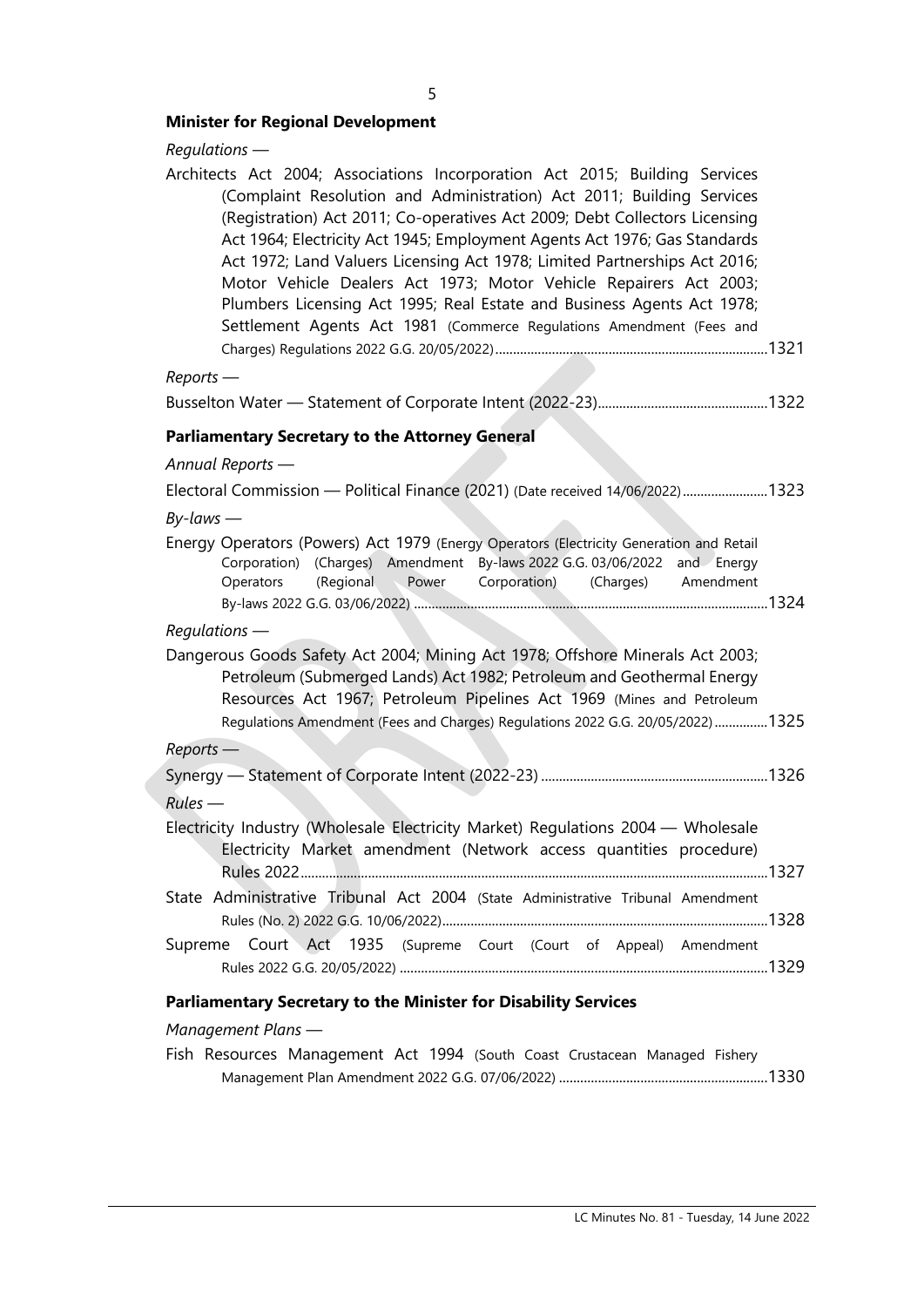#### *Orders —*

|                                                                               |    | Fish Resources Management Act 1994 (Prohibition on Commercial Fishing (Muiron Islands |  |           |        |  |                 |  |
|-------------------------------------------------------------------------------|----|---------------------------------------------------------------------------------------|--|-----------|--------|--|-----------------|--|
| Marine Management Area) Amendment Order 2022 G.G. 31/05/2022 and (Prohibition |    |                                                                                       |  |           |        |  |                 |  |
|                                                                               | on | Commercial Fishing                                                                    |  | (Ningaloo | Marine |  | Park) Amendment |  |
|                                                                               |    |                                                                                       |  |           |        |  |                 |  |

#### **10. Standing Committee on Estimates and Financial Operations — Report 86 — Consideration of the 2020-21 Annual Reports**

Hon Peter Collier presented Report 86 of the Standing Committee on Estimates and Financial Operations, *Consideration of the 2020-21 Annual Reports*. (Tabled Paper 1334).

#### **11. Order of Business**

Ordered — That Order of the Day No. 1, *City of Vincent Local Government Property Local Law 2021 — Disallowance*, be taken after Order of the Day No. 10, *Railway (METRONET) Amendment Bill 2022*. (Leader of the House).

# **12. Estimates of Revenue and Expenditure — Consolidated Account Estimates 2022–2023**

The Order of the Day having been read for the adjourned debate on the motion of the Minister for Emergency Services representing the Treasurer as follows —

That pursuant to Standing Order 69(1) the Legislative Council take note of Tabled Paper 1270A-D (2022–2023 Budget Statements), laid upon the Table of the House on 12 May 2022.

Debate ensued.

On the motion of Hon Colin de Grussa the debate was adjourned to the next sitting.

# **13. Planning and Development Amendment Bill 2022**

The Order of the Day having been read for the adjourned debate on the second reading of this urgent Bill.

Debate resumed.

# **14. Questions Without Notice**

Questions without notice were taken.

The Parliamentary Secretary to the Minister for Disability Services on behalf of the Minister for Emergency Services representing the Treasurer, by leave, incorporated into *Hansard* information in relation to the balance of the 12 Treasurer's Special Purpose Accounts, in response to a question without notice asked by Hon Dr Steve Thomas.

The Parliamentary Secretary to the Attorney General, by leave, incorporated into *Hansard* information in relation to confiscation of 'crime used' property under the *Criminal Property Confiscation Act 2000*, in response to a question without notice asked by Hon Dr Brian Walker.

The Minister for Education and Training, by leave, incorporated into *Hansard* information in relation to current enrolment for each community kindergarten in the 2022 school year, in response to a question without notice asked by Hon Donna Faragher.

The Leader of the House representing the Minister for Homelessness, by leave, incorporated into *Hansard* a list of specialist homelessness services receiving funding from the Department of Communities in the South West region, in response to a question without notice asked by Hon James Hayward.

The Parliamentary Secretary to the Minister for Disability Services on behalf of the Minister for Emergency Services tabled documents in relation to the State Emergency Management Committee utilisation of the *Emergency Management Act 2005* and *Public Health Act 2016* in response to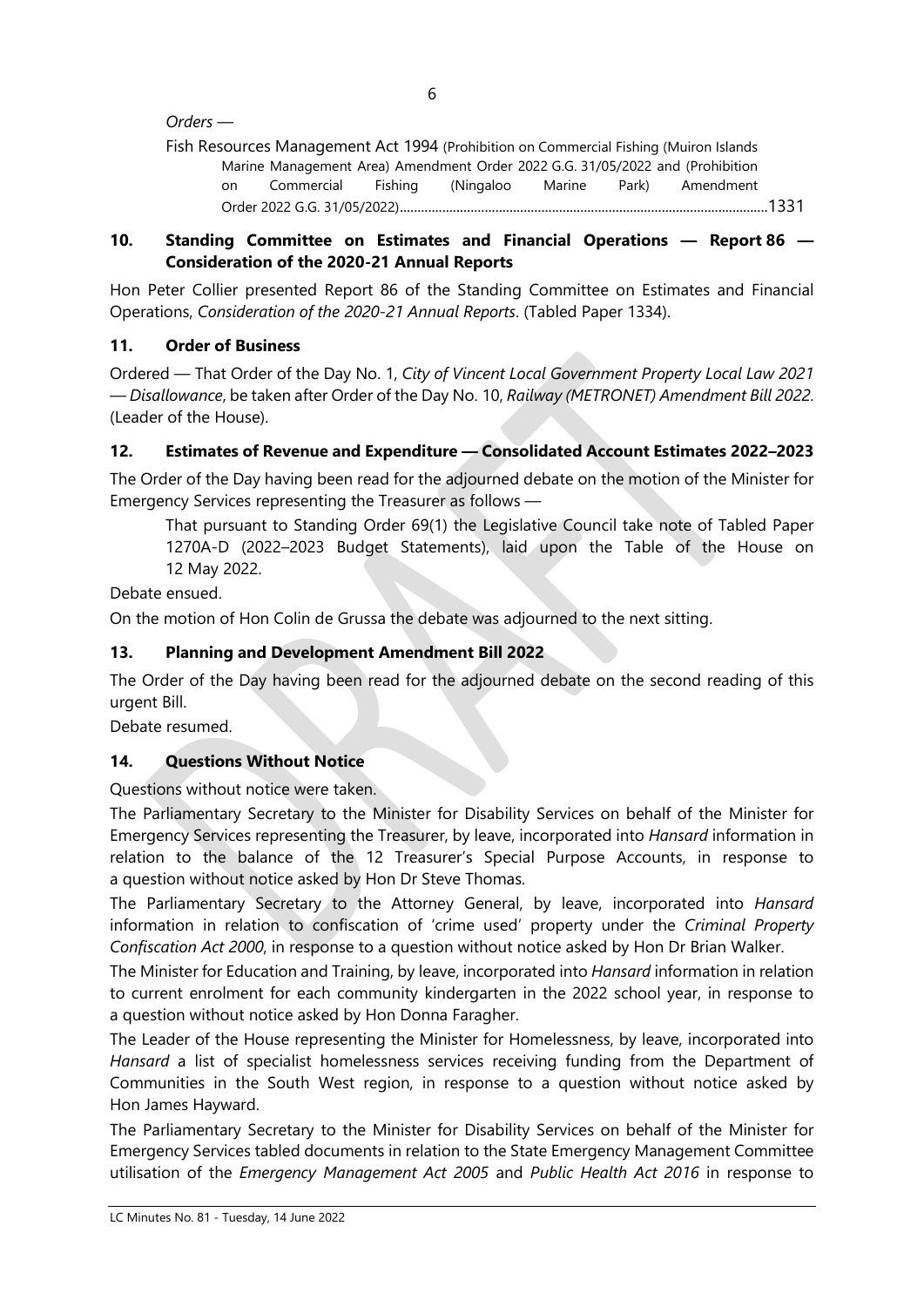COVID-19, in response to question on notice 729 asked by Hon Martin Aldridge. (Tabled Paper 1335).

The Parliamentary Secretary to the Minister for Disability Services on behalf of the Minister for Emergency Services representing the Minister for Environment tabled advice to the Minister for Environment from the Threatened Ecological Communities Scientific Committee concerning listing of Threatened and Collapsed Ecological Communities, in response to question on notice 721 asked by Hon Dr Brad Pettitt. (Tabled Paper 1336).

The Parliamentary Secretary to the Minister for Disability Services on behalf of the Minister for Emergency Services representing the Minister for Racing and Gaming tabled documents in relation to Racing and Wagering Western Australia's measurement results of impact attenuation of track sands from Cannington (August 2021) and Mandurah (October 2021) tracks, in response to question on notice 748 asked by Hon Dr Brad Pettitt. (Tabled Paper 1337).

The Minister for Regional Development tabled documents in relation to the allocation of free Rapid Antigen Tests to Western Australian regional community resource centres, in response to question on notice 730 asked by Hon Donna Faragher. (Tabled Paper 1338).

The Minister for Regional Development representing the Minister for Water tabled the Laporte structural assessment of the Australind Jetty, in response to question on notice 710 asked by Hon Dr Steve Thomas. (Tabled Paper 1339).

# **15. Planning and Development Amendment Bill 2022**

Debate resumed on the second reading of this urgent Bill (*see item 13 above*).

Question — put and passed.

Bill read a second time.

The Acting President left the Chair.

# **In Committee** (Hon Jackie Jarvis in the Chair)

————

Clause 1. Debate ensued. Clause agreed to. Clauses 2 and 3 agreed to. Clause 4. Debate ensued. Clause agreed to. Clause 5. Debate ensued. Clause agreed to. Clause 6. Clauses 7 and 8 agreed to. Clause 9. Debate ensued. Clause agreed to. Clause 10 agreed to. Clauses 11 to 15 agreed to. Title agreed to.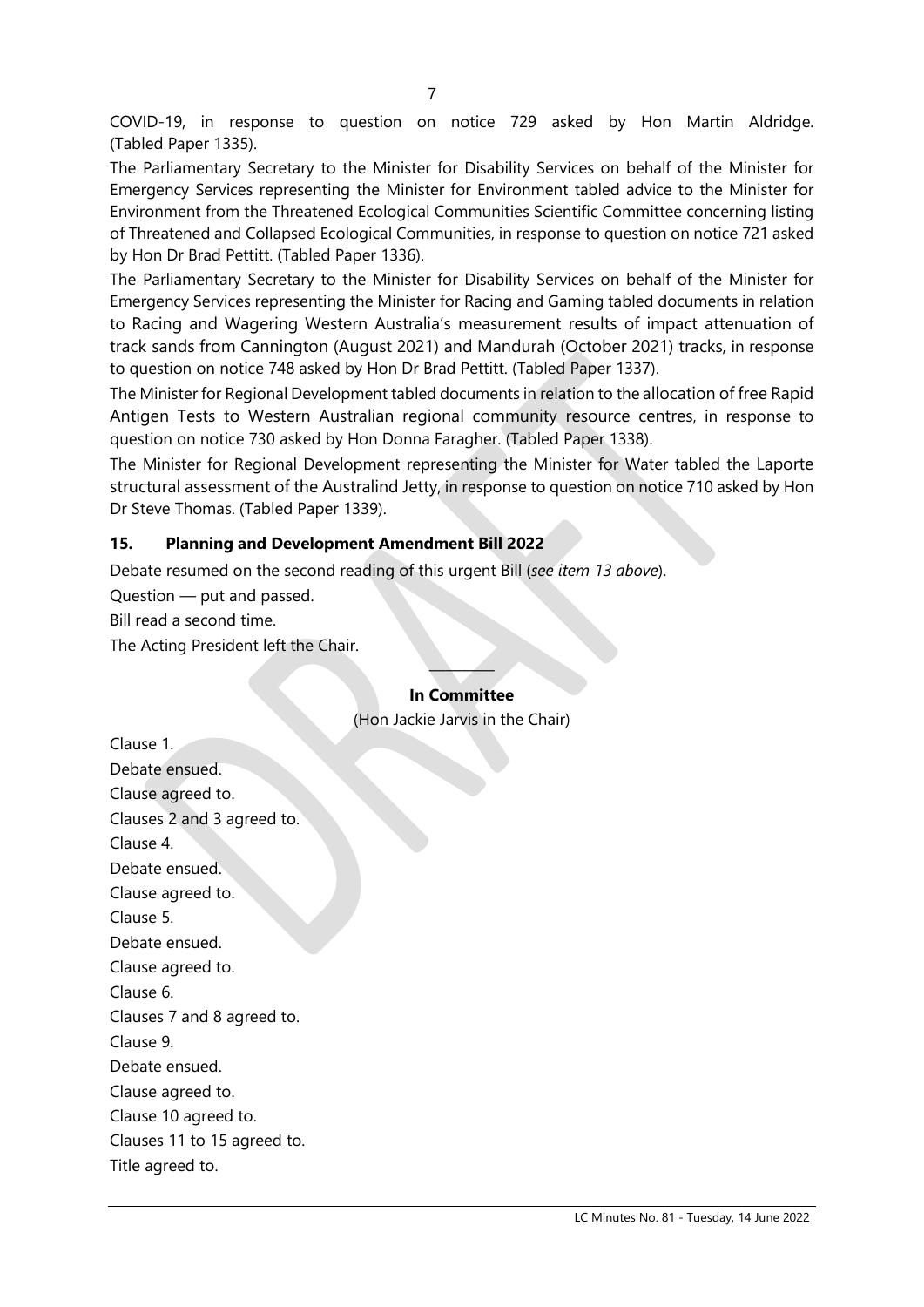The Deputy President resumed the Chair.

Bill reported without amendment.

Report adopted.

The Leader of the House representing the Minister for Planning moved, That the Bill be read a third time.

————

The Deputy President announced that the Deputy Chair of Committees had certified that this was a true copy of the Bill as agreed to in Committee of the Whole House and reported.

Debate ensued.

Question — put and passed.

Bill read a third time and passed.

#### **16. Order of Business**

Ordered — That Order of the Day No. 7, *Criminal Appeals Amendment Bill 2021*, be taken forthwith. (Leader of the House).

#### **17. Criminal Appeals Amendment Bill 2021**

The Order of the Day having been read for the adjourned debate on the second reading of this Bill. Debate ensued.

Question — put and passed.

Bill read a second time.

The Acting President left the Chair.

#### ———— **In Committee**

(Hon Dr Brian Walker in the Chair)

Clause 1.

Debate ensued.

The Parliamentary Secretary to the Attorney General tabled the Director of Public Prosecutions' *Policy and Guidelines for Victims of Crimes 2018*. (Tabled Paper 1340).

Debate resumed.

Clause agreed to.

Clause 2.

Debate ensued.

Clause agreed to.

Clause 3 agreed to.

Clause 4.

Debate ensued.

*Interruption pursuant to order.*

The President resumed the Chair.

The Deputy Chair of Committees reported that the Committee of the Whole House had considered the Bill, made progress, and seeks to sit again.

————

Ordered — That the Committee of the Whole House sit again.

#### **18. Members' Statements**

Statements were taken.